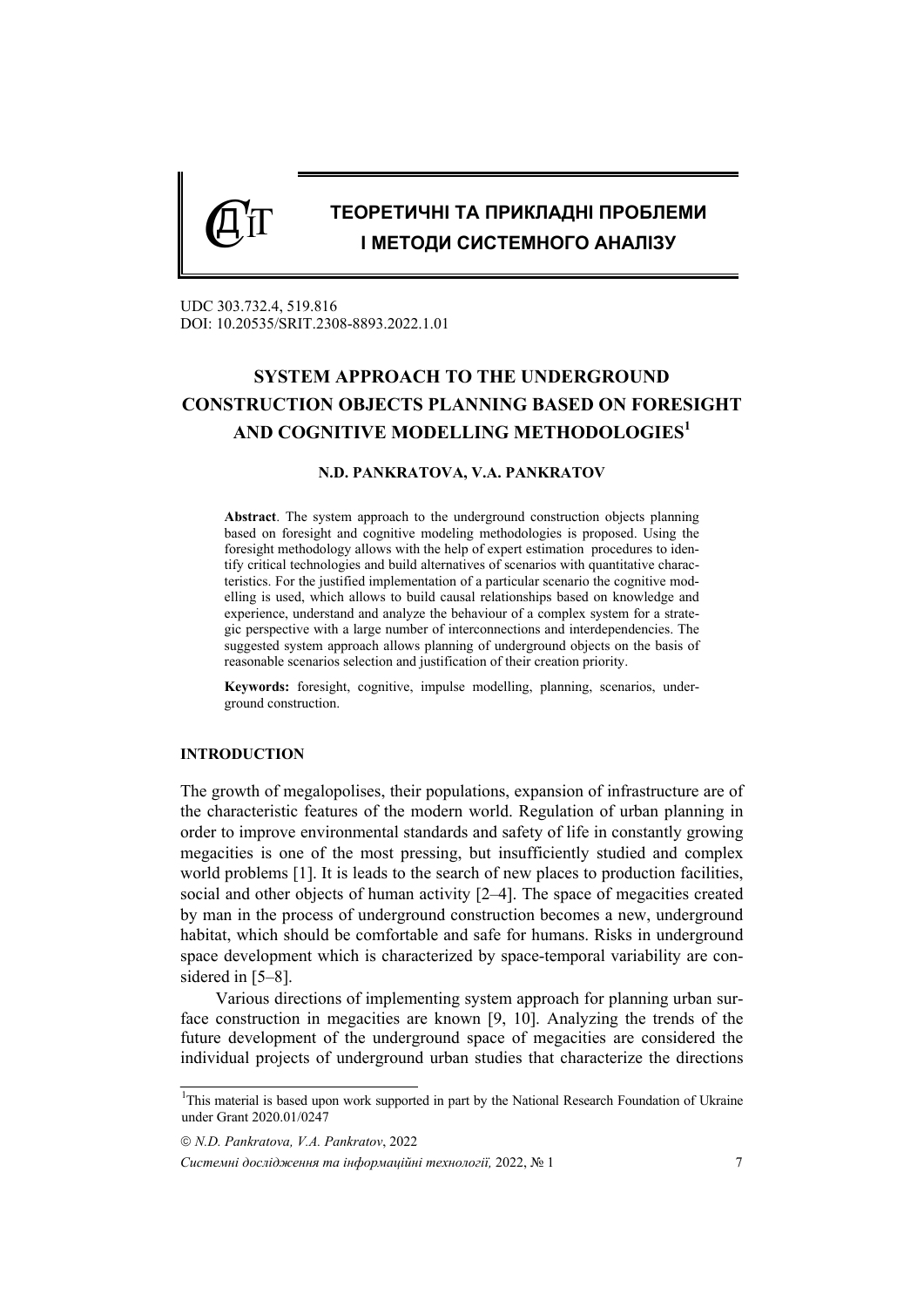of urban underground construction in the near and medium perspective [11]. So, In Chicago, the second largest economic center in the United States, it is planned to build an underground city with a vertical layout, which will have 100 underground floors. As for the underground development, the studies went no further than general task setting and analysis of research methods [12].

Underground urban planning is a complex system in many aspects. Firstly, this system consists of many interconnected subsystems and objects. Secondly, the processes occurring in this system during construction and during operation are also complex and in some cases poorly predictable, because they are largely associated with various geological processes. The problems that accompany underground urban development can be attributed to poorly structured problems.

A system approach to the planning of underground urban studies, based on the methodology of foresight, as a tool for the concept of sustainable development of megacities was proposed in [13].

The goal of the system approach presented in this paper is to study some problems of the underground object's viability in extreme and emergency situations.

# **SYSTEM APPROACH TO THE UNDERGROUND CONSTRUCTION OBJECTS PLANNING BASED ON FORESIGHT AND COGNITIVE MODELLING METHODOLOGIES**

In this paper the system approach to the underground construction objects planning based on the mathematical support of foresight methodology with the aim of scenarios alternatives creating and cognitive modeling to build scenarios for the development of the desired future and ways of their implementation is proposed. For realization of this system approach the totality of the properties and characteristics of the studied objects, as well as the features of the methods and procedures used to create them taking into account. Based on a comparison of the characteristics of the qualitative analysis methods, the requirements for their application, the disadvantages and advantages of each of them, researchers of foresight problems should choose the rational combination of methods, establish the correct sequence for their use, account the totality of requirements for systems and the features of the tasks to be solved.

The system approach in the form of a two-stage model based on a combination of foresight and cognitive modelling methodologies is developed and its scheme presented in Fig. 1 [14]. The involvement of scanning methods, STEEP analysis, brainstorming, SWOT analysis, TOPSIS (Technique for Order Preference by Similarity to an Ideal Solution) method and VIKOR method at the initial level of the first stage allows using expert assessment to identify critical technologies in economic, social, environmental, technical, technological, information and other directions [15–18]. The basis of this level is the analysis subsystems, which are connected by direct and feedback links to the monitoring system and field tests. The quantitative data obtained after analysis and processing are the initial ones for solving of foresight tasks. The construction of rational alternatives of scenarios for the development of strategically important underground objects are expedient to be performed on the basis of a collection of foresight activities. For this goal, in the process of creating alternatives of scenarios it becomes necessary to involve expert assessment methods, among which are the most commonly used methods of analytic hierarchy, Delphi methods and morphological analysis [19–22].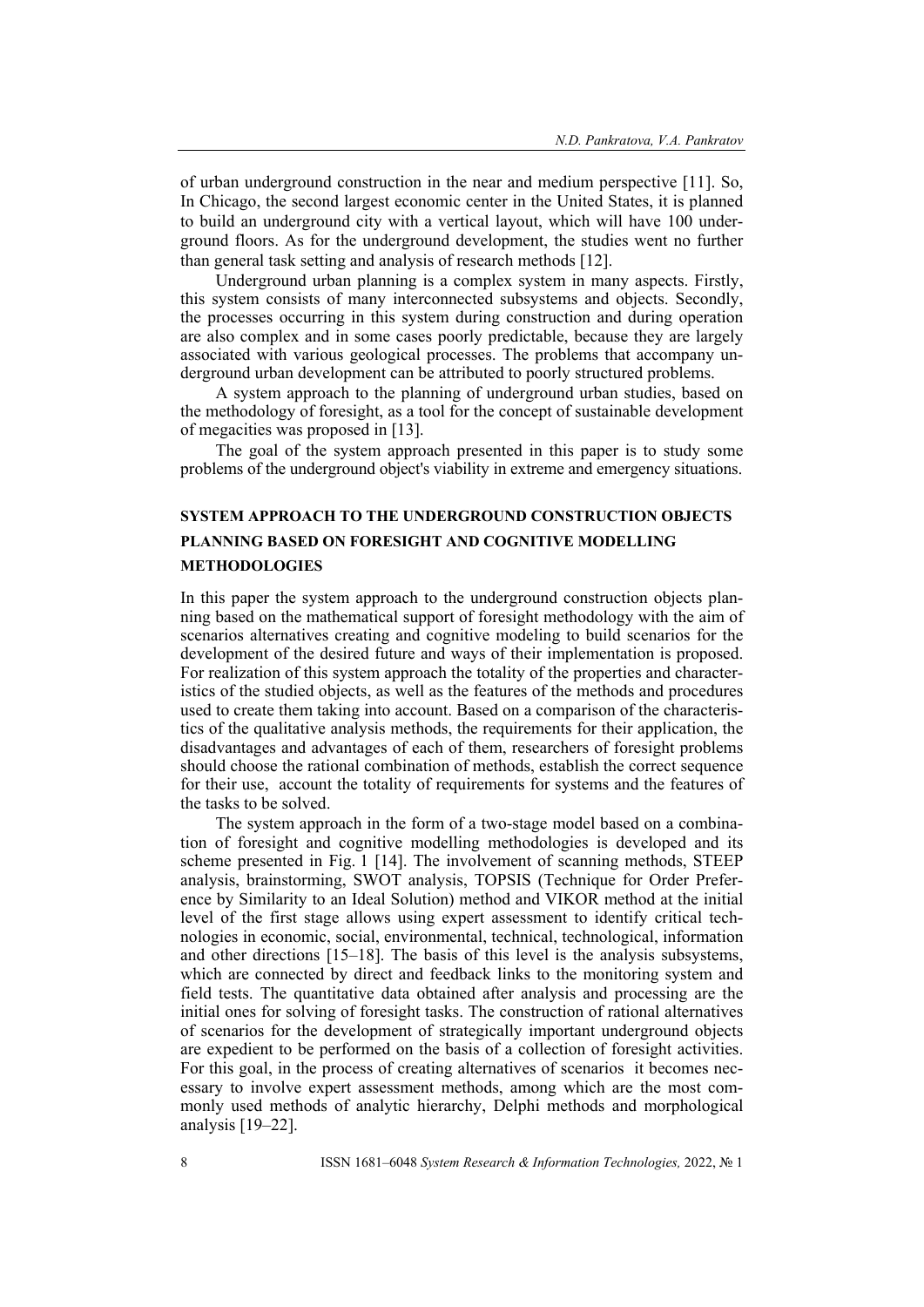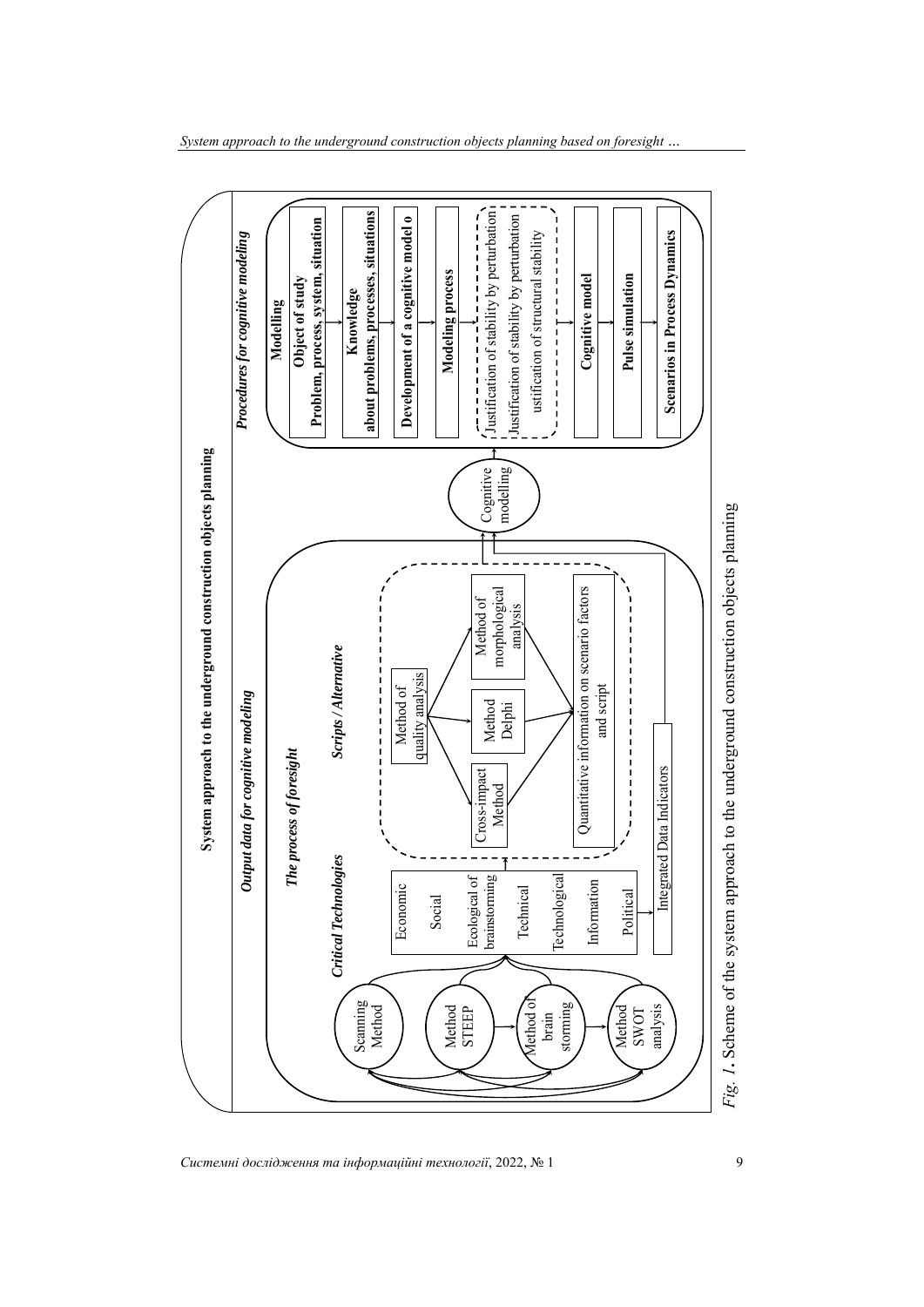In this paper to identify critical technologies the SWOT analysis method is used. For the purpose of ranking the obtained critical technologies and identifying the most topical ones, the TOPSIS method is applied [16,17]. The method TOPSIS of multicriterial analysis (ranking) of alternatives in addition to estimating the distance from the considered alternative to the ideal solution allows to take into account the distance to the worst solution. The trade-off in choosing the best alternative is based on the fact that the chosen solution must be at the same time as close to the ideal as possible and most remote from the worst solution. The obtained rating makes it possible to take into account the weight characteristics of critical technologies that are the vertices of the cognitive map when constructing a cognitive model. According to the VIKOR method, a compromise solution to the problem should be an alternative that is closest to the ideal solution. Moreover, to assess the degree of the alternative proximity to the ideal solution, a multicriteria measure is used [18]. As soon as the critical technologies are identified we cross to the system approach second level, using the qualitative methods for creation alternatives of socio-economic systems scenarios [21].

In some cases, when the output information for cognitive modeling is given in statistical form as separate logical groups, the method of constructing an integrated indicator data is proposed [23]. This enables all groups to aggregate in integrated indicator data used the proposed method of recovery of functional dependences for discrete preset samples or carry out decomposition integrated indicator to individual subject groups, followed by decomposition of the logical sequence characteristics. That is the construction of cognitive maps reasonably add or remove her vertex, vertex to break a sequence of interconnected nodes.

Formalization the method of constructing an integrated indicator data implies the use of this sequence of procedures:

• the selection of indicator which will characterize the specific area of one of the directions of sustainable development (economic, environmental, social);

• grouping by specific characteristics of the data sets, which influence the dynamics, selected at the stage 1 of the indicator formation;

- forming a database for a specific period on the basis of the discrete samples;
- recovery of functional dependencies by the discrete samples;
- analysis of the results based on the recovered dependence.

At the second stage of system approach for the construction of scenarios correspond to selected alternatives, cognitive modelling is involved [24]. which makes it possible to obtain a valid scenario for decision making. According to the developed methodology of cognitive modeling for complex systems [24–27], modeling is carried out in some steps. At the first step of the cognitive modelling, using the results of foresight methodology, theoretical and practical data on underground urban planning, the cognitive model as cognitive map is developed. The cognitive map in the form of a sign oriented graph and a functional graph in the form of a weighted sign digraph are created. At the second step of cognitive modeling the investigation of the cognitive model properties, methods of analysis of structural stability and resistance to disturbances, methods of analysis of model connectivity (simplicial analysis), and graph theory methods are used. The proofs of numerical stability of cognitive maps based on the representation of values and perturbations at the vertices of the graph in matrix form are presented [14]. At the third step of cognitive modeling, to determine the possible development of proc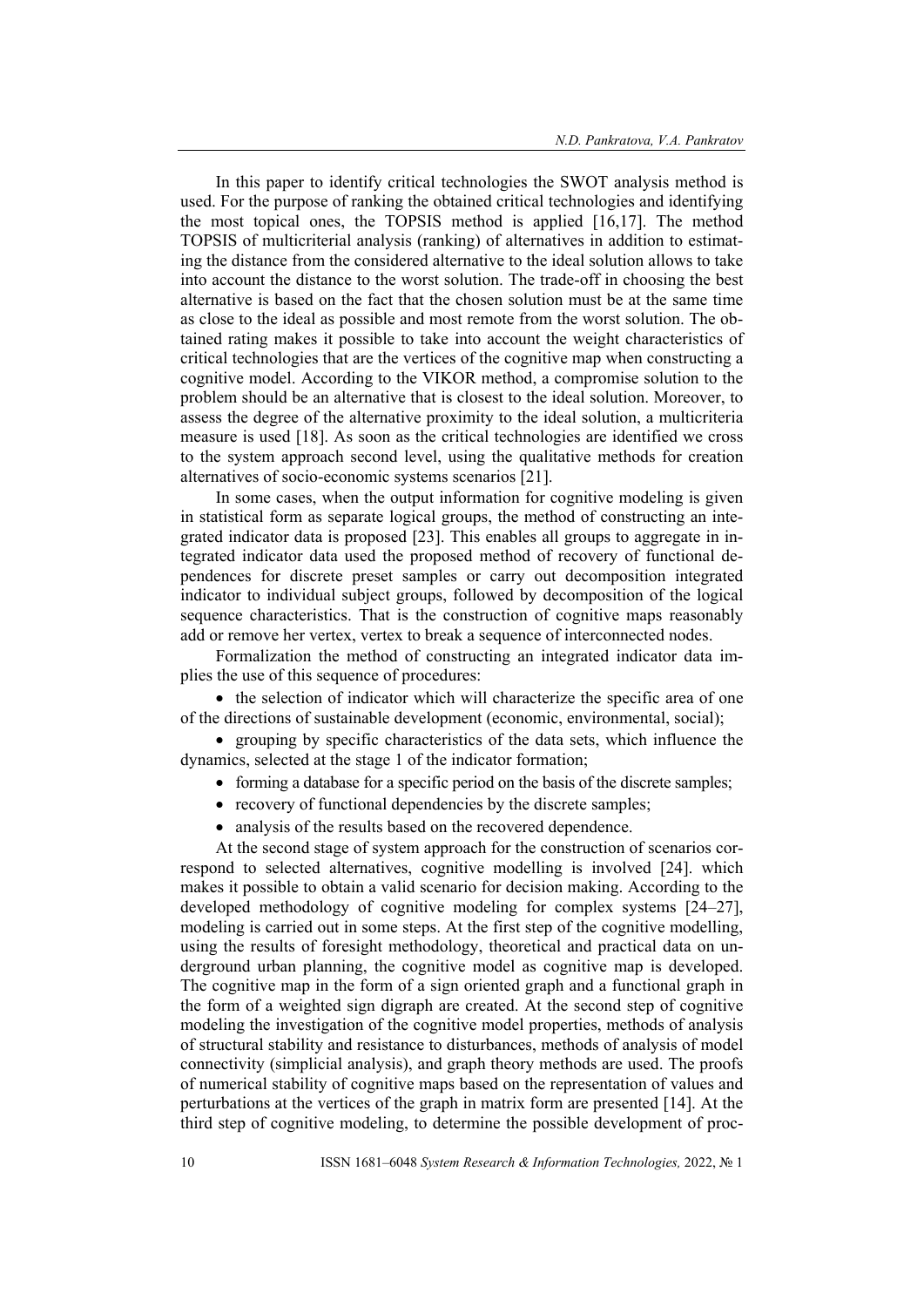esses in a complex system and to create the scenario development, an impulse process model (simulation of disturbance propagation on cognitive models) is used, which allows to create the scenarios of development in the process of dynamics and to propose a scientifically based strategy for implementing the priority scenario [28].

So, at the first step of cognitive modelling the cognitive models such as a cognitive map – a sign oriented graph  $(1)$  and a functional graph in the form of a weighted sign digraph is created [24–29]

$$
G=\langle V,E\rangle,
$$

where  $G$  is a cognitive map in which V are concepts, a finite set of vertices of the cognitive map  $V_i \in V$ ,  $i = 1,2,..., k$ ;  $E = \{e_{ij}\}\$ is the set of arcs  $e_{ij}$  of the graph,  $i, j = 1, 2, \dots, m$ , reflect the relationship between the vertices  $V_i$  and  $V_j$ ; the influence of  $V_i$  on  $V_j$  in the situation under study can be positive (+1) when an increase (decrease) in one factor leads to an increase (decrease) in another, negative (–1) when an increase (decrease) in one factor leads to a decrease (increase) in another , or absent (0). The cognitive map *G* corresponds to the square matrix of relations  $A_G$ :

$$
A_G = \{a_{ij}\} = \begin{cases} 1, & \text{if } V_i \text{ is connected with } V_j, \\ 0, & \text{otherwise.} \end{cases}
$$

The ratio  $a_{ij}$  can take the value "+1" or "-1". The relation between variables (interaction of factors) is a quantitative or qualitative description of the effect of changes in one variable on others at the corresponding vertices.

Vector Functional Graph

$$
\Phi = \langle G, X, F(X, E), \theta \rangle,
$$

where  $G$  is a cognitive map;  $X$  is the set of vertex parameters,, is the space of vertex parameters;  $F(X, E)$  is the arc transformation functional.

At the second step of cognitive modeling, to study the properties of the cognitive model, is used methods of structural stability and perturbation resistance analysis [24–26], methods for analyzing model connectivity (simplicial analysis [27, 28]), and graph theory methods [29]. The results of the analysis were compared with the available information on underground construction.

At the third step of cognitive modeling, to determine the possible development of processes in a complex system and develop development scenarios, is using the impulse process model (modeling the propagation of disturbances in cognitive models) [25, 29]:

$$
x_{_{\nu_i}}(n+1) = x_{_{\nu_i}}(n) + \sum_{\nu_j: e = e_{ij} \in E}^{k-1} f(x_i, x_j, e_{ij}) P_{_{j}}(n) + Q_{\nu_i}(n) , \qquad (1)
$$

where  $x(n)$ ,  $x(n+1)$  are the values of the indicator at the vertex  $V_i$  at the simulation steps at time  $t = n$  and the next  $t = n + 1$ ;  $P_i(n)$  is the momentum that ex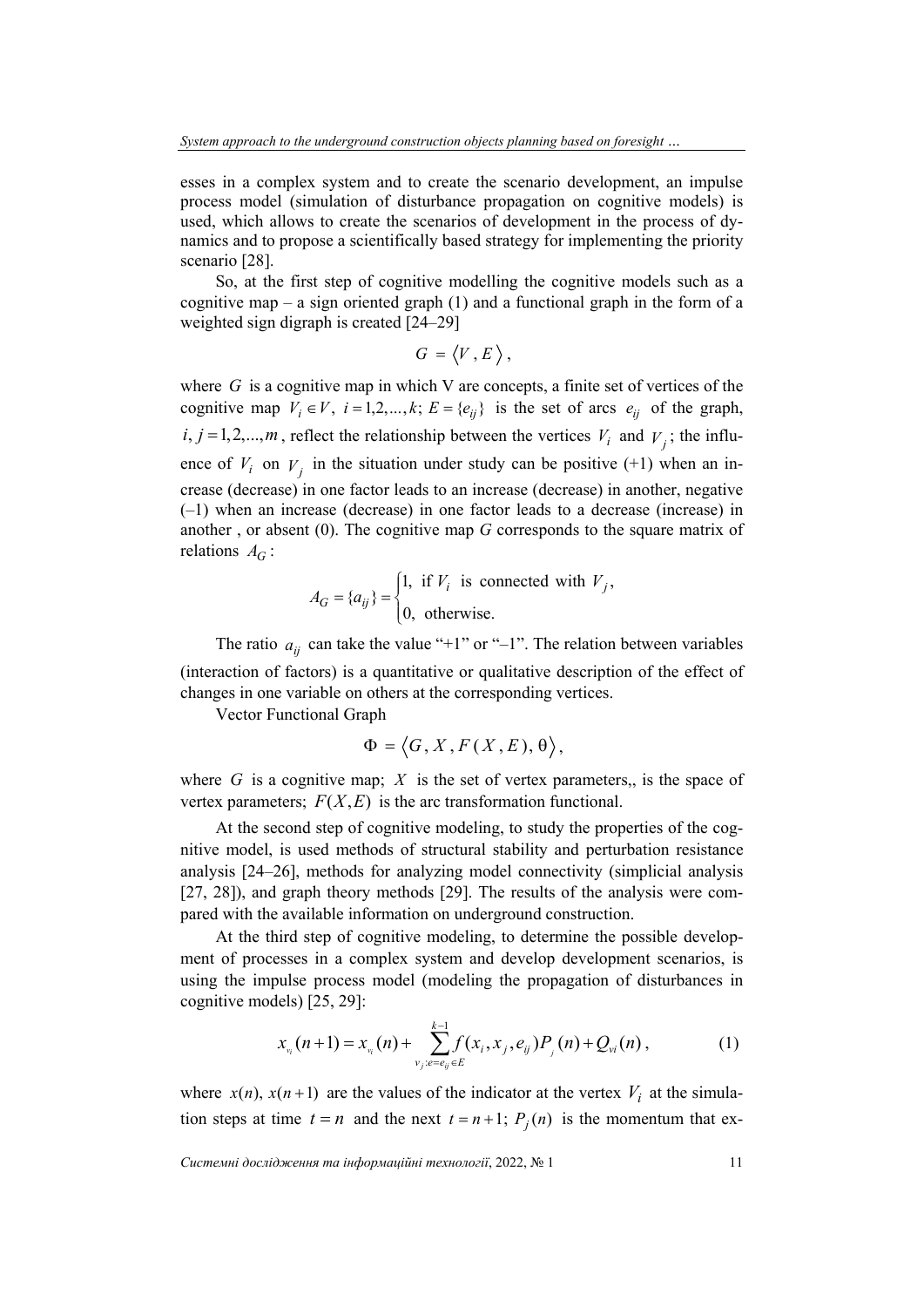isted at the vertex  $V_i$  at the moment  $t = n$ ;  $Q_{V_i}(n) = \{q_1, q_2, ..., q_k\}$  is the vector of external pulses (disturbing or controlling actions) introduced to the vertices  $V_i$ at time moment *n*. It allows to consider of modeling process in dynamic.

### **MODELLING OF UNDERGROUND CONSTRACTION**

In the framework of the foregoing, let us call the studied complex system "Natural-technical geosystem".

**The first step. Cognitive Model Development.** Table 1 presents data on the vertices (concepts) of the hierarchical cognitive model without reference to a specific territory, in a generalized form. The generalizing concepts (indicators, factors), independent of the specifics, which can be disclosed and taken into account in the future when developing the lower levels of the hierarchical model, are using. Fig. 2 shows a hierarchical cognitive map  $I_G$ : "Natural-technical geosystem". In Table 1 and Fig. 2, the vertices of the upper (first level) are denoted as  $I-V_i$ ,  $i = 5,11,13,15,16$ .

|            |  |  |  |  | Table 1. The vertices of the hierarchical cognitive map "Natural-technical |
|------------|--|--|--|--|----------------------------------------------------------------------------|
| geosystem" |  |  |  |  |                                                                            |

| Code         | Vertex explanation                                                                                       | Vertex assignment |  |  |  |
|--------------|----------------------------------------------------------------------------------------------------------|-------------------|--|--|--|
| $I - V_{11}$ | The viability of the underground urban development                                                       | Indicative        |  |  |  |
| $I - V_{13}$ | Disasters, extreme and emergency situations                                                              | Perturbing        |  |  |  |
| $I - V_{15}$ | Environmental risks                                                                                      | Perturbing        |  |  |  |
| $I - V_{16}$ | Economic risks                                                                                           | Perturbing        |  |  |  |
| $I-V_5$      | Genetic type and lithological composition of soils                                                       | <b>Basic</b>      |  |  |  |
| $V_1$        | Mountain and hydrostatic pressure, seismic impact                                                        | <b>Basic</b>      |  |  |  |
| ${\cal V}_2$ | Surface Load Static Load Index                                                                           | Basic             |  |  |  |
| $V_3$        | The indicator of the static load of the surrounding<br>soil massif                                       | <b>Basic</b>      |  |  |  |
| $V_4$        | Existing underground facilities                                                                          | Disturbing        |  |  |  |
| $V_6$        | Estimatedsoilresistance                                                                                  | <b>Basic</b>      |  |  |  |
| $V_7$        | Aquifers and High Water                                                                                  | Disturbing        |  |  |  |
| $V_{8}$      | ReliefTypeandMorphometry                                                                                 | <b>Basic</b>      |  |  |  |
| $V_9$        | Engineering and geological processes                                                                     | Disturbing        |  |  |  |
| $V_{10}$     | Mining construction technologies                                                                         | Regulating        |  |  |  |
| $V_{12}$     | The level of comfort of work and rest during the<br>construction and operation of underground structures | Indicative        |  |  |  |
| $V_{14}$     | Construction, operational, managementrisks                                                               | Disturbing        |  |  |  |
| $V_{17}$     | Staffqualifications                                                                                      | Regulating        |  |  |  |
| $V_{18}$     | <b>Industrial Safety</b>                                                                                 | <b>Basic</b>      |  |  |  |
| $V_{19}$     | Quality and construction time                                                                            | Regulating        |  |  |  |

12 ISSN 1681–6048 *System Research & Information Technologies,* 2022, № 1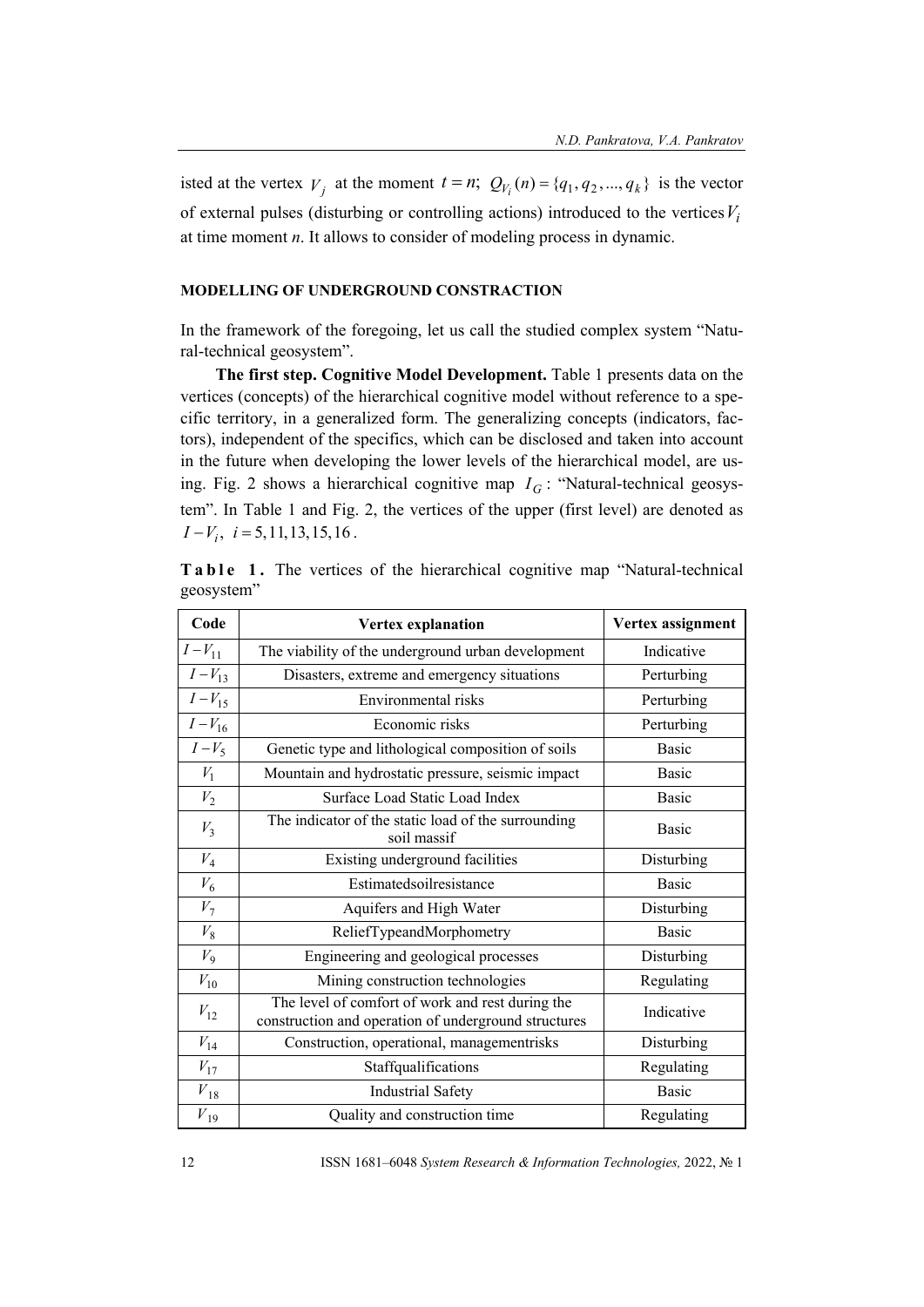

*System approach to the underground construction objects planning based on foresight …* 

*Fig. 2.* Hierarchical cognitive map  $I_G$  "Natural-technical geosystem"

The cognitive model is a simulation model that makes it possible not to conduct an experiment on a "living" system, but to simulate its behavior and possible future development under the influence of various factors, generating new knowledge about the system. This allows to justify management decisions in a given situation.

**The second step of modeling.** Before using the cognitive model to determine its possible behavior, the second step of modeling analyzes the various properties of the model are fulfiled. In this case, the stability properties of the model must be analyzed.

The results of the analysis of the model properties obtained using the CMLS software system [30]. Figs 3 and 4 shows an example of determining the cycles of the cognitive model  $I_G$ .

The fig. 3 shows one of the positive feedback cycles, a sign of which is an even number of negative arcs in it. Fig. 4 one of the negative cycles

**Impulse sustainability.** The cognitive model  $I_G$  was not resistant to perturbations according to the accepted criterion [24]: the maximum modulo *M* root of the characteristic equation of the matrix of relations of the graph  $I_G$  is  $|M|$  = 1,82 > 1 (must be less than 1).

**Structural stability.** An analysis of the ratio of the number of stabilizing cycles (35 negative feedbacks) and process accelerator cycles (33 positive feedbacks) indicates the structural stability of such a system [24].

The given example of the analysis of the cycles of the cognitive model showed the variety of cycles of cause and effect relationships that exist in complex systems. There are 68 of them in the analyzed system. Without an appropri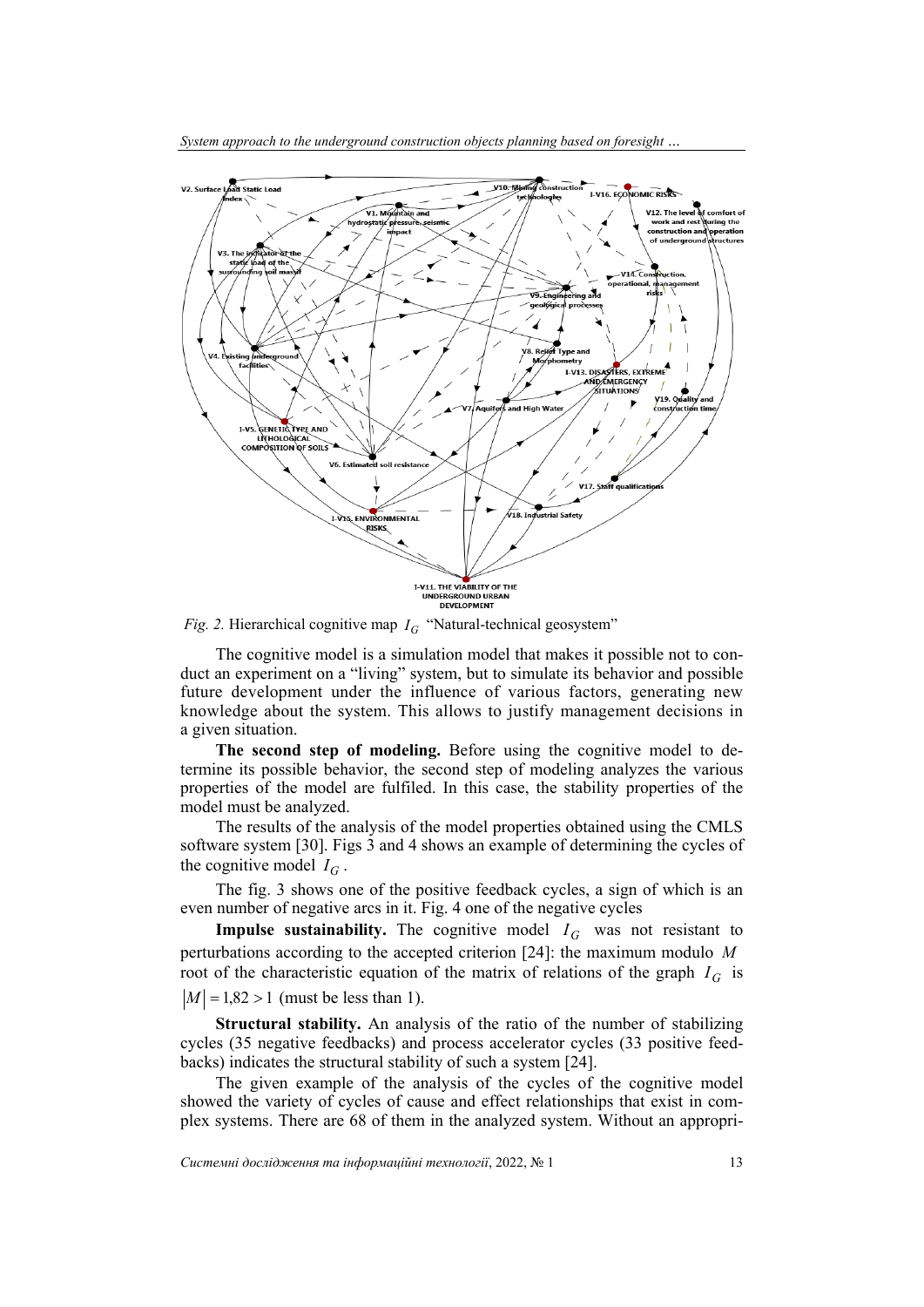ate theoretical analysis, there is a great risk of the human factor in making managerial decisions, because its consequences may not be obvious due to the complexity of interactions in the system.



*Fig. 3.* Cognitive map cycles, one of the positive cycles is highlighted



*Fig. 4.* Cognitive map cycles, one of the negative cycles is highlighted

**Analysis of system connectivity, simplicial analysis.** Immersed in the study of the structure of the cognitive model, it is desirable to conduct a simplicial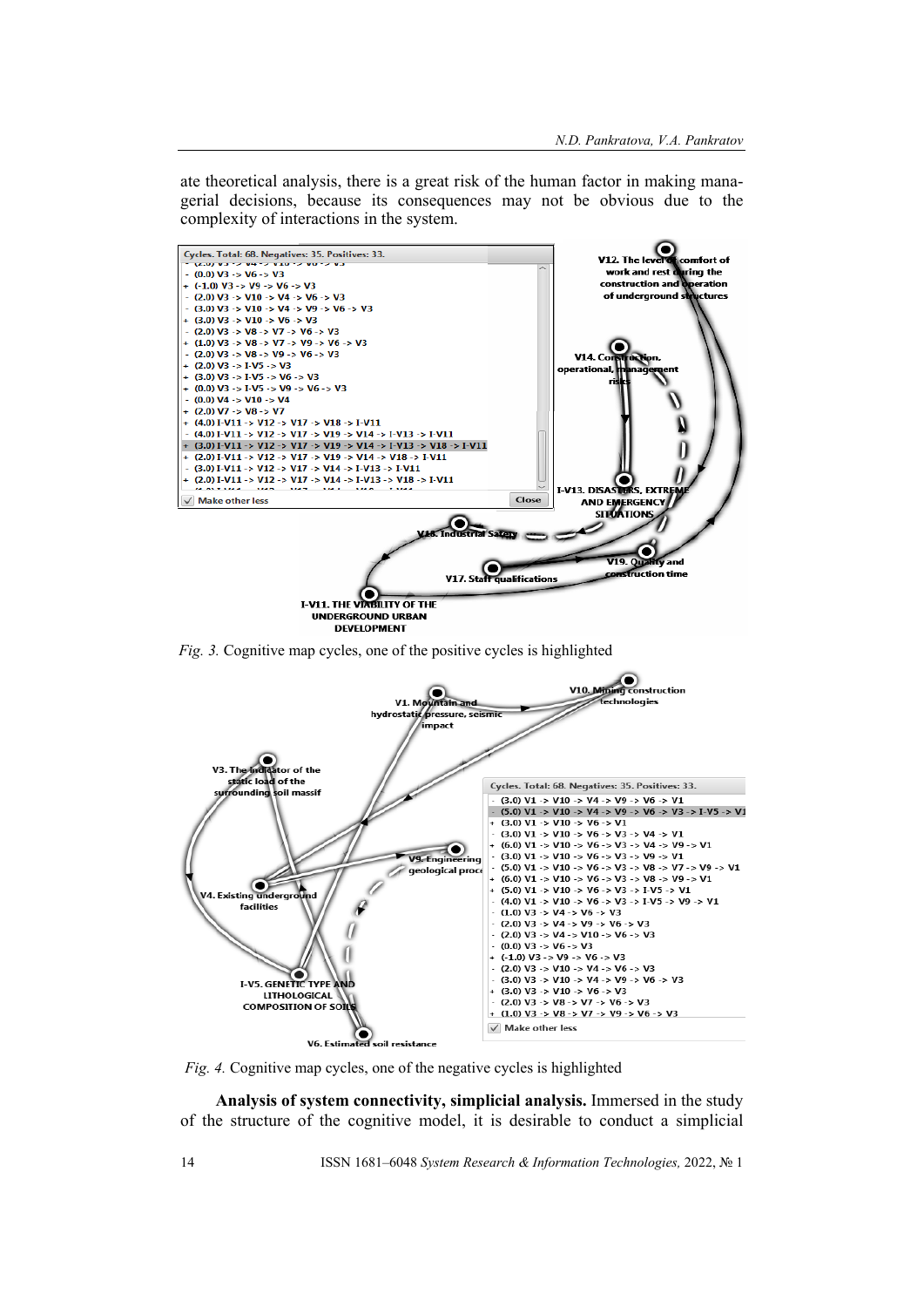analysis of the properties of its connectivity. Such an analysis is carried out in order to study and understand the topological properties of the model and, accordingly, other connectivity faces of the complex system under study that are not detected in the above algebraic analysis. According to R.H. Atkin and J. Casti, connectedness is the essence of the concept of a large system [27, 28].

The connectivity properties of blocks (simplexes) characterize the "deep" connections of the cognitive model, the connections of its simplexes, and not just the vertices, as in the cognitive map. A simplex is formed by each vertex, which is the reason that some other vertices interact with each other. Figs 5, 6 and 7 show the results of a simplicial analysis of the  $I_G$  model. Figure 5 shows the transformed matrix of relations of the graph  $I_G$  with the dimensions  $\rho$  of simplexes  $\sigma_{\rho}^{V_i}$  of rows (x) and columns (y) indicated in it in the decreasing order;  $p = k - 1$ , *k* is the number of elements in the corresponding row / column, the dimension of the simplex shows the number of edges connecting the vertices. In Fig. 6, the simplices  $\sigma_{\rho=3}^{(V_{10})}$  $\sigma_{\rho=3}^{(V_{10})}$  ( $\rho=3$  means that three edges go out from each vertex) of the simplex are highlighted for one vertex  $V_{10}$ . This vertex  $V_{10}$  is the reason for the connection of the vertices  $V_1$ ,  $V_2$ ,  $V_3$ ,  $V_4$ . Those, vertex Mining

| Simplexes analysis |                        |              |                                                                                                                                                                                                                                                                                                                                                                                                                                                                                                                                                                                                 |   |                                                                                                                |          |              |           |              |                         |          |          |                       |           |
|--------------------|------------------------|--------------|-------------------------------------------------------------------------------------------------------------------------------------------------------------------------------------------------------------------------------------------------------------------------------------------------------------------------------------------------------------------------------------------------------------------------------------------------------------------------------------------------------------------------------------------------------------------------------------------------|---|----------------------------------------------------------------------------------------------------------------|----------|--------------|-----------|--------------|-------------------------|----------|----------|-----------------------|-----------|
| Infl./<br>Dep.     | V9<br>$\leq$ $\subset$ |              | V6 I-V11 V1 I-V13 V18 V14                                                                                                                                                                                                                                                                                                                                                                                                                                                                                                                                                                       |   |                                                                                                                |          |              | <b>V4</b> |              | V10 I-V15 V12           |          | V3       | V8 I<br>$\rightarrow$ | $p = k-1$ |
| V10                | 0                      | $\mathbf{1}$ | $\mathbf{1}$                                                                                                                                                                                                                                                                                                                                                                                                                                                                                                                                                                                    | 1 | 1                                                                                                              | $\bf{0}$ | 1            | 1         | $\circ$      | 0                       | 0        | 0        | 0                     | 6         |
| V3                 | 1                      | $\mathbf{1}$ | 0                                                                                                                                                                                                                                                                                                                                                                                                                                                                                                                                                                                               | 0 | 0                                                                                                              | 0        | 0            | 1         | 1            | 0                       | 0        | 0        | 1                     | 5         |
| V4                 | 1                      | $\mathbf{1}$ | $\mathbf{1}$                                                                                                                                                                                                                                                                                                                                                                                                                                                                                                                                                                                    | 1 | 0                                                                                                              | 1        | 0            | $\circ$   | $\mathbf{1}$ | 0                       | 0        | 0        | 0                     | 5         |
| V7                 | 1                      | 1            | $\mathbf{1}$                                                                                                                                                                                                                                                                                                                                                                                                                                                                                                                                                                                    | 0 | 1                                                                                                              | 0        | 0            | 0         | 0            | 1                       | 0        | 0        | 1                     | 5         |
| V9                 | $\theta$               | $\mathbf{1}$ | $\bf{0}$                                                                                                                                                                                                                                                                                                                                                                                                                                                                                                                                                                                        | 1 | 1                                                                                                              | $\bf{0}$ | $\mathbf{1}$ | 0         | 0            | $\bf{0}$                | $\bf{0}$ | 0        | 0                     | 4         |
| V <sub>2</sub>     | $\mathbf{1}$           | $\mathbf{1}$ | $\mathbf{1}$                                                                                                                                                                                                                                                                                                                                                                                                                                                                                                                                                                                    | 0 | 0                                                                                                              | 0        | 0            | 1         | $\mathbf{1}$ | $\bf{0}$                | $\bf{0}$ | $\bf{0}$ | 0                     | 4         |
| <b>I-V5</b>        | 1                      | 1            | 0                                                                                                                                                                                                                                                                                                                                                                                                                                                                                                                                                                                               | 1 | 0                                                                                                              | 0        | 0            | 0         | 0            | 1                       | 0        | 1        | 0                     | 4         |
| $I-V15$            | 0                      | 0            | $\mathbf{1}$                                                                                                                                                                                                                                                                                                                                                                                                                                                                                                                                                                                    | 0 | $\mathbf{1}$                                                                                                   | 1        | 0            | 0         | 0            | 0                       | 0        | 0        | 0                     | 2         |
|                    | U                      |              | U                                                                                                                                                                                                                                                                                                                                                                                                                                                                                                                                                                                               | 1 | U                                                                                                              | U        | U            | U         | U            | 1                       | U        | 1.       | U                     |           |
| $p = k-1$          | 6                      | 6            | 6                                                                                                                                                                                                                                                                                                                                                                                                                                                                                                                                                                                               | 4 | 4                                                                                                              | 4        | 4            | 3         | 3            | $\overline{\mathbf{2}}$ | 1        | 1        | $\mathbf{1}$          |           |
|                    | रा<br>₹                | 1.01         | $q = 6, Q6 = 1, \{V10\}$<br>q = 5, Q5 = 4, {V3}, {V10}, {V4}, {V7}<br>$q = 4$ , Q4 = 6, {V9, V10}, {V3}, {V4}, {V7}, {I-V5}, {V2}<br>$q = 3, Q3 = 4, \{V9, V10\}, \{V3, V4, V2\}, \{V7\}, \{I-V5\}$<br>q = 2, Q2 = 3, {I-V15}, {V9, V3, V10, V4, V6, V1, V7, V2, I-V5}, {V17}<br>$q = 6, Q6 = 3, \{V9\}, \{I-V11\}, \{V6\}$<br>$q = 5, Q5 = 3, {V9}, {I-V11}, {V6}$<br>$q = 4$ , Q4 = 6, {I-V13}, {V9, V6}, {V18}, {V14}, {I-V11}, {V1}<br>$q = 3, Q3 = 5, {1-V13}, {V9, V10, V6, I-V11, V1}, {V18}, {V14}, {V4}$<br>$q = 2$ , Q2 = 3, {I-V15}, {I-V13, V9, V18, V10, V4, I-V11, V6, V1}, {V14} |   | A NIO) IT VID AND TANKE AND AND AND ARD AND ANY TARE AND<br>רועד אועד ועראו נוצרו וער סער רער דועד מעט ורועט ר |          |              |           |              |                         |          |          |                       |           |
|                    |                        |              |                                                                                                                                                                                                                                                                                                                                                                                                                                                                                                                                                                                                 |   |                                                                                                                |          | 11.45.43.43  |           |              |                         |          |          |                       |           |

 $Qv = (3365321)$ 

*Fig. 5.* Results of simplicial analysis (calculation)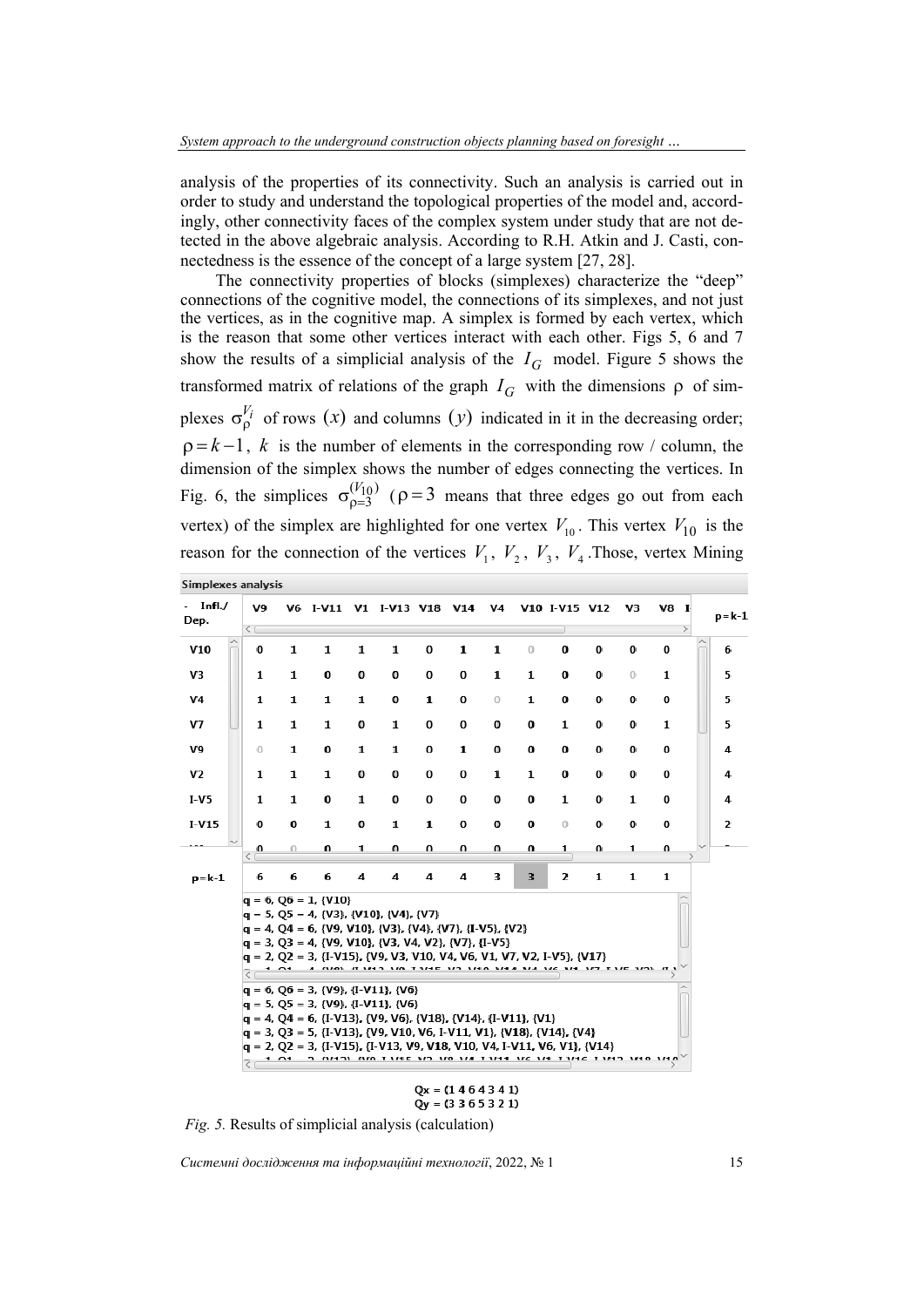construction technologies  $(V_{10})$  is the reason that vertices Mountain and hydrostatic pressure, seismic impact  $(V_1)$ , Surface Load Static Load Index  $(V_2)$ , The indicator of the static load of the surrounding soil massif  $(V_3)$ , Existing underground facilities  $(V_4)$  forming one block are interconnected.

Thus, these vertices are the cause of the simplex in the form of a tetrahedron. Note that simplexes of higher dimension are not depicted on the plane; only their "projection" can be conditionally drawn – Fig. 7.



*Fig. 6.* Image of one of the simplices of dimension  $\rho = 3$ 

Simplexes form *q* -connected chains  $q = 1$  (connection through a vertex),  $q=2$  (connection through an edge),  $q=3$  (connection through a plane), etc., thus uniting into simplicial complexes  $K<sub>x</sub>$  (along the lines – "inputs") and  $K<sub>y</sub>$ (columns –"outputs"). Simplexes are *q* -connected or not in simplexes (they lack or have connections of simplexes along vertices, edges, planes, *m* -dimensional volumes). Simplicial complexes are characterized by the structural vectors  $Q_x$ and  $Q<sub>v</sub>$  formed by vertex groups common to different simplexes.

**The third stage of modeling.** Scenario analysis is designed to anticipate possible trends in the development of situations on the model.To generate scenarios of the development of the system, impacts are introduced into the vertices of the cognitive map in the form of a set of impulses. The impulse process formula has the form  $(1)$ .

It is possible to introduce perturbations *Q* of different sizes (normalized) to any of the vertices, as well as to their combination. In connection with a large number of theoretically possible variants of introduced disturbances, it is necessary to develop a plan for a computational experiment before excluding pulse simulation, eliminating at least almost impossible variants.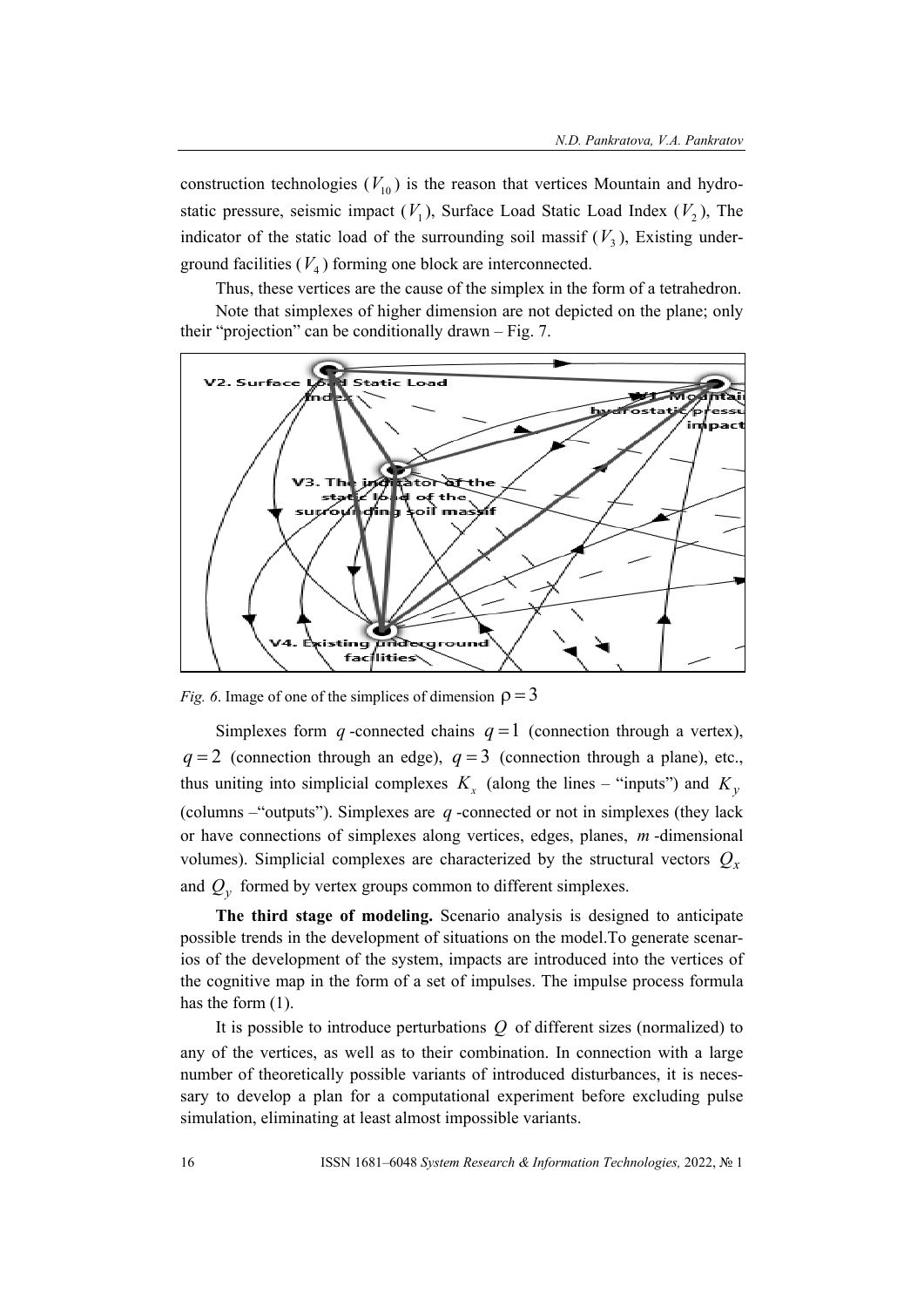

*Fig. 7.* Image of the projection of one of the simplexes of dimension  $\rho = 6$ 

Introducing disturbances to the vertices, the decision-maker is looking for the answer to the question: "What will happen if ...?"

The CMLS software system [30] allows, in the process of pulse modeling and analysis of the obtained results, to introduce control or disturbing influences at any modeling step. This allows to change (correct) scenarios in model dynamics, to determine the effects that bring the processes closer to the desired.

The results of pulse modeling in four scenarios are presented.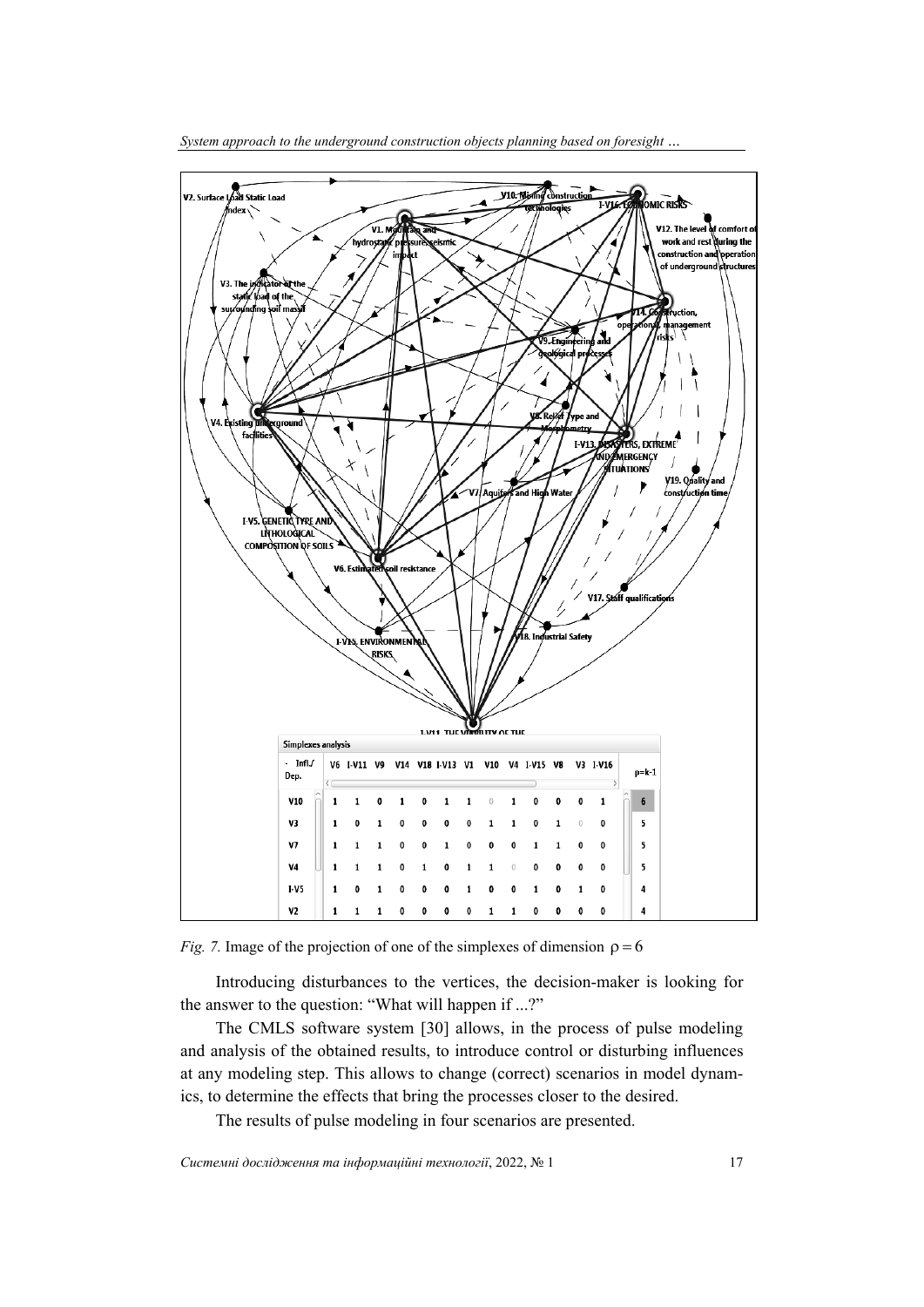**Scenario No. 1.** Assume good technology is used in underground construction. To the vertex  $V_{10}$ , the control action is introduced  $q_{10} = +1$ , the perturbation vector  $Q = \{q_1 = 0, \ldots q_{10} = +1, \ldots q_{19} = 0\}$ .

Fig. 8 shows graphs of pulsed processes. For the convenience of visual analysis of the image, the graphs of pulsed processes in the vertices  $V_{10}$ ,  $I - V_{13}$ ,  $I - V_{15}$ ,  $I - V_{16}$ ,  $I - V_{11}$ ,  $I - V_5$  are represented by two figures: Fig. 8,*a* from the first to the sixth step of modeling and Fig. 8,*b* from the sixth to tenth step of modelling. The image of pulsed processes at a larger number of simulation steps is not necessary, because system behavior trends under these conditions are already evident.



*Fig. 8*. Graphs of pulsed processes, from the first to the sixth step of modeling (*a*) (scenario No. 1); from the first to the sixth step of modeling (*b*) (scenario No. 1)

Modeling scenario No. 1, it is advisable to analyze whether changes in Mining construction technologies  $(V_{10})$  can and in what way affect other vertices of the cognitive model. As can be seen from the graphs in Fig. 8, positive changes in  $V_{10}$  can contribute to positive trends in the development of vertices at the top hierarchical level: up to the 5th and 6th steps of the modeling, the declining trends of Disasters, extreme and emergency situations  $(I - V_{13})$ , Environmental risks  $(I - V_{15})$ , Economic risks  $(I - V_{16})$ , Genetic type and lithological composition of soils  $(I - V_5)$ , The viability of the underground urban development  $(I - V_{11})$  is growing.

All this may indicate that a single positive change in one of the vertices of the system model may not be enough to exclude the negative impact of risks and other negative influences.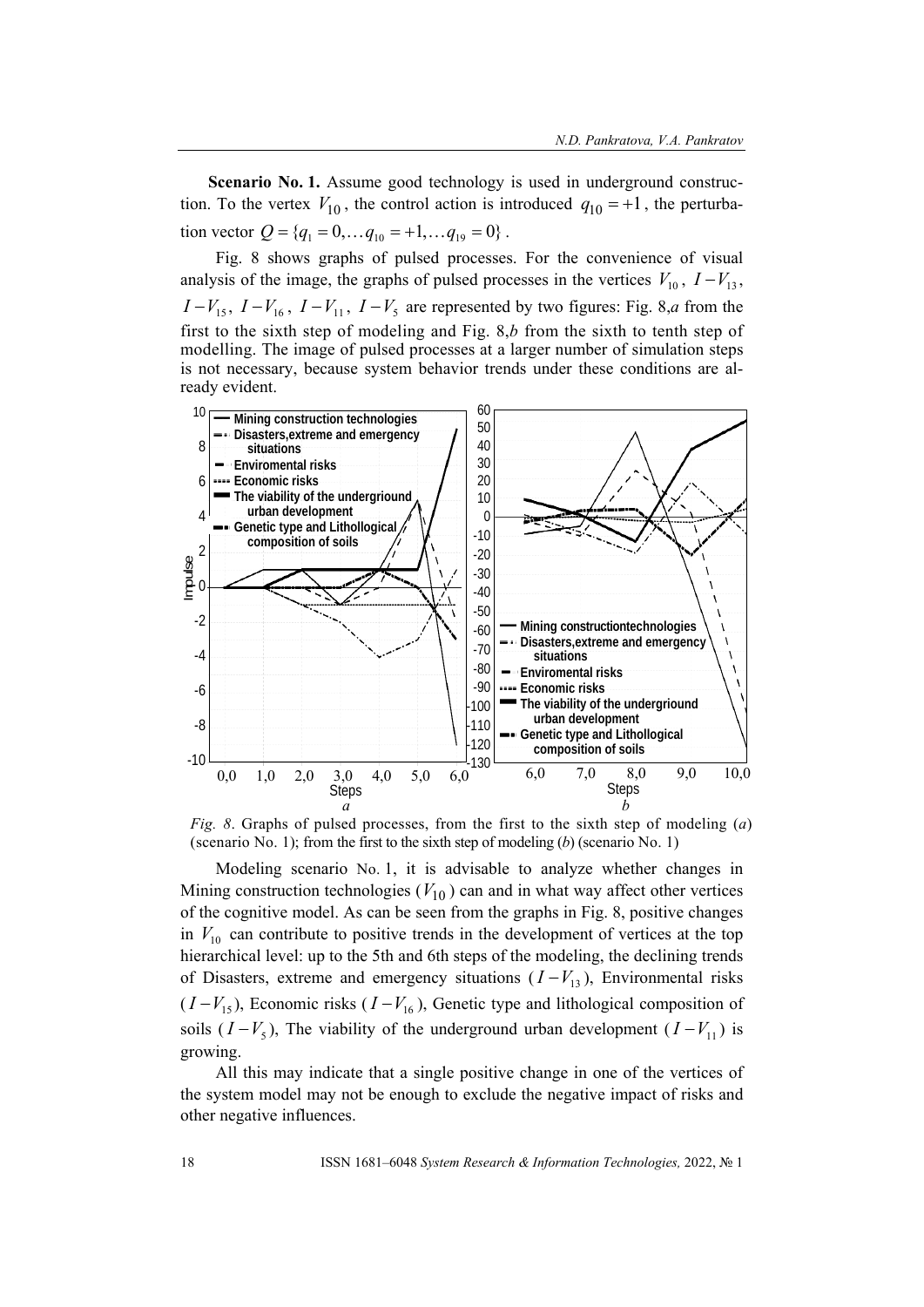**Scenario No. 2.** Suppose that the possibility of the simultaneous occurrence of all risks is increasing in the system. Disturbing effects are appearing  $q_{14} = +1$ ,  $q_{15} = +1$ ,  $q_{16} = +1$ , there is perturbation vector  $Q = \{q_1 = 0, ..., q_{14} =$  $=+1, q_{15} = +1, q_{16} = +1, ..., q_{19} = 0$ .



*Fig. 9*. Graphs of pulsed processes: 9,*a* and 9,*b* are scenarios No. 2

Pulse simulation results are presented in Fig. 9,*a* for vertices  $V_{14}$ ,  $I - V_{15}$ ,  $I - V_{16}$ ,  $I - V_{11}$ ,  $I - V_{13}$ ,  $V_{17}$ ,  $V_{18}$ ,  $V_{19}$  and Fig. 9,*b* for vertices  $V_{12}$ ,  $V_{17}$ ,  $V_{18}$ ,  $V_{19}$ ,  $V_{10}$ .

The simulation results of the second scenario show an extremely unfavorable option for the development of situations in the system. With increasing risks all indicators of the system fall at both the first and second levels of the hierarchy. This observation forces one to make a decision on the search for the necessary counteraction to the situations that have arisen.

Consider the third scenario. Suppose improving Engineering and geological processes  $(V_9)$ , Mining construction technologies  $(V_{10})$ , Staff qualifications  $(V_{17})$ , Quality and construction time  $(V_{19})$ , but there are Disasters, extreme and emergency situations  $(I - V_{13})$ .

**Scenario No. 3.** Control actions  $q_9 = +1$ ,  $q_{10} = +1$ ,  $q_{17} = +1$ ,  $q_{19} = +1$ .  $q_{13} = +1$ , the perturbation vector  $Q = \{q_1 = 0, ..., q_9 = +1, q_{10} = +1, ..., q_{13} =$  $=+1, \ldots, q_{17} = +1, \ldots, q_{19} = +1$ .

The results of pulse modeling are presented in Fig. 10,*a* for vertices  $I - V_{13}$ ,  $V_9$ ,  $V_{10}$ ,  $V_{19}$ ,  $I - V_{15}$ ,  $I - V_{16}$ ,  $V_{18}$ ,  $V_{17}$ ,  $I - V_{11}$  and Fig. 10,*b* for vertices  $V_{17}$ ,  $V_{18}$ ,  $V_{19}$ ,  $I - V_{11}$ ,  $V_{12}$ ,  $V_{14}$ ,  $I - V_{13}$ .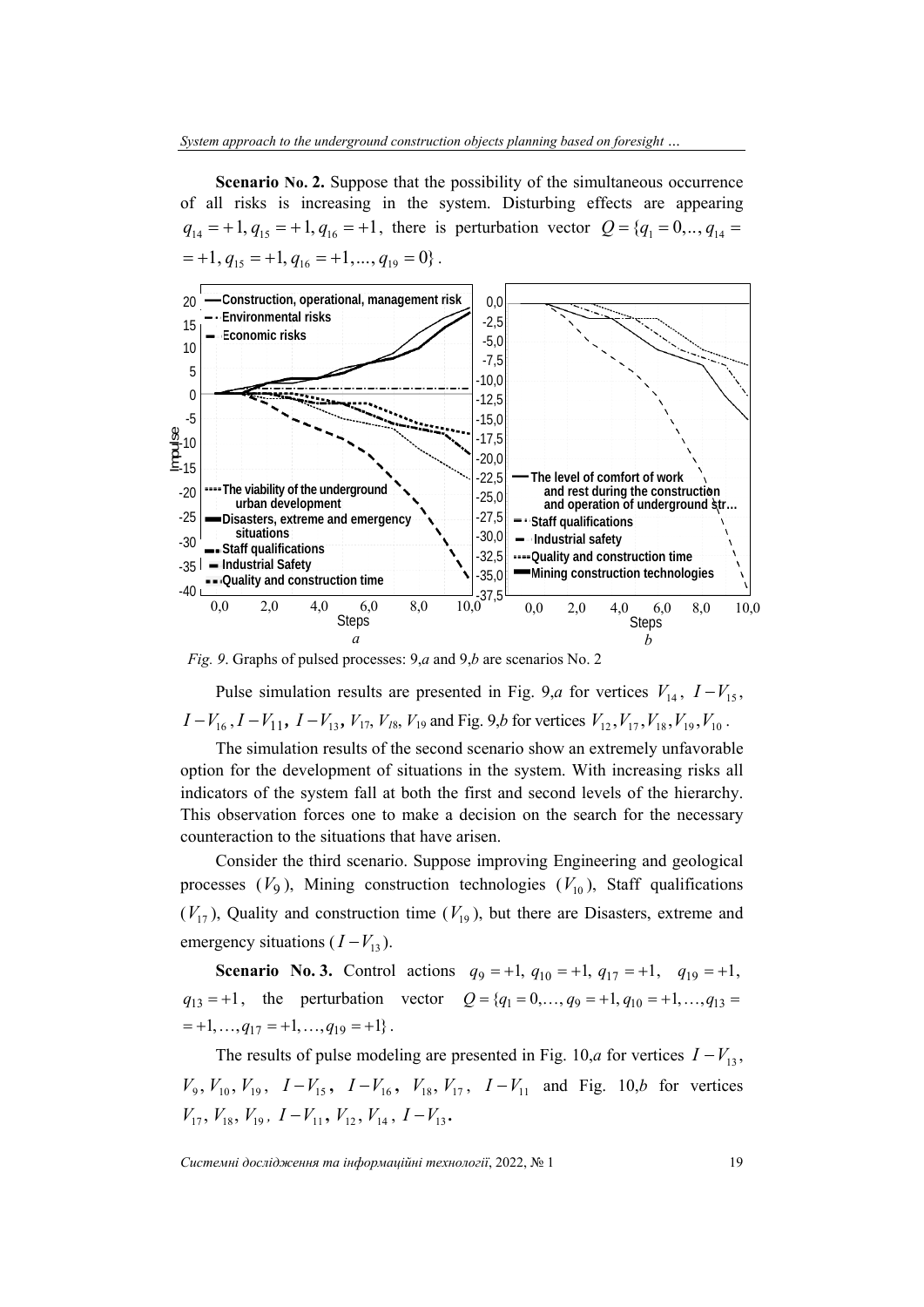

*Fig. 10*. Graphs of pulsed processes: 10,*a* and 10,*b* are scenarios No. 3

An analysis of the results of impulse modeling according to scenario No. 3 shows that the introduction of control actions to the vertices of Engineering and geological processes  $(V_9)$ , Mining construction technologies  $(V_{10})$ , Staff qualifications  $(V_{17})$ , Quality and construction time  $(V_{19})$ , but there are Disasters, extreme and emergency situations  $(I - V_{13})$  can counteract the negative impact of possible disasters and extreme situations, reducing the impact of economic, environmental and technological risks. Thus, scenario No. 3 can be considered favorable: industrial safety is increasing.

The simulation results in one more scenario No. 4 is presented. Assume that Construction, operational, management risks can be reduced. In this case, the impulse actions initiate 6 vertices of the model and the synergistic effect of their joint action is investigated. The modeling of this scenario of the situations development on the model is carried out in order to determine whether it is necessary or not to strengthen the impact on the system to achieve good indicators.

**Scenario No. 4.** Control actions  $q_9 = +1$ ,  $q_{10} = +1$ ,  $q_{17} = +1$ ,  $q_{19} = +1$ ,  $q_{13} = +1$ ,  $q_{14} = -1$ , the perturbation vector  $Q = \{q_1 = 0, ..., q_9 = +1, q_{10} =$  $=+1, \ldots, q_{13} = +1, \ q_{14} = -1, \ldots, q_{17} = +1, \ldots, q_{19} = +1$ .

The results of pulse modeling are presented in Fig. 11,*a* for vertices  $I - V_{13}$ ,  $V_9$ ,  $V_{10}$ ,  $V_{14}$ ,  $V_{17}$ ,  $V_{19}$ , and Fig. 11,*b* for vertices  $V_{12}$ ,  $V_{14}$ ,  $V_{15}$ ,  $V_{16}$ ,  $V_{18}$ ,  $I-V_{11}$ .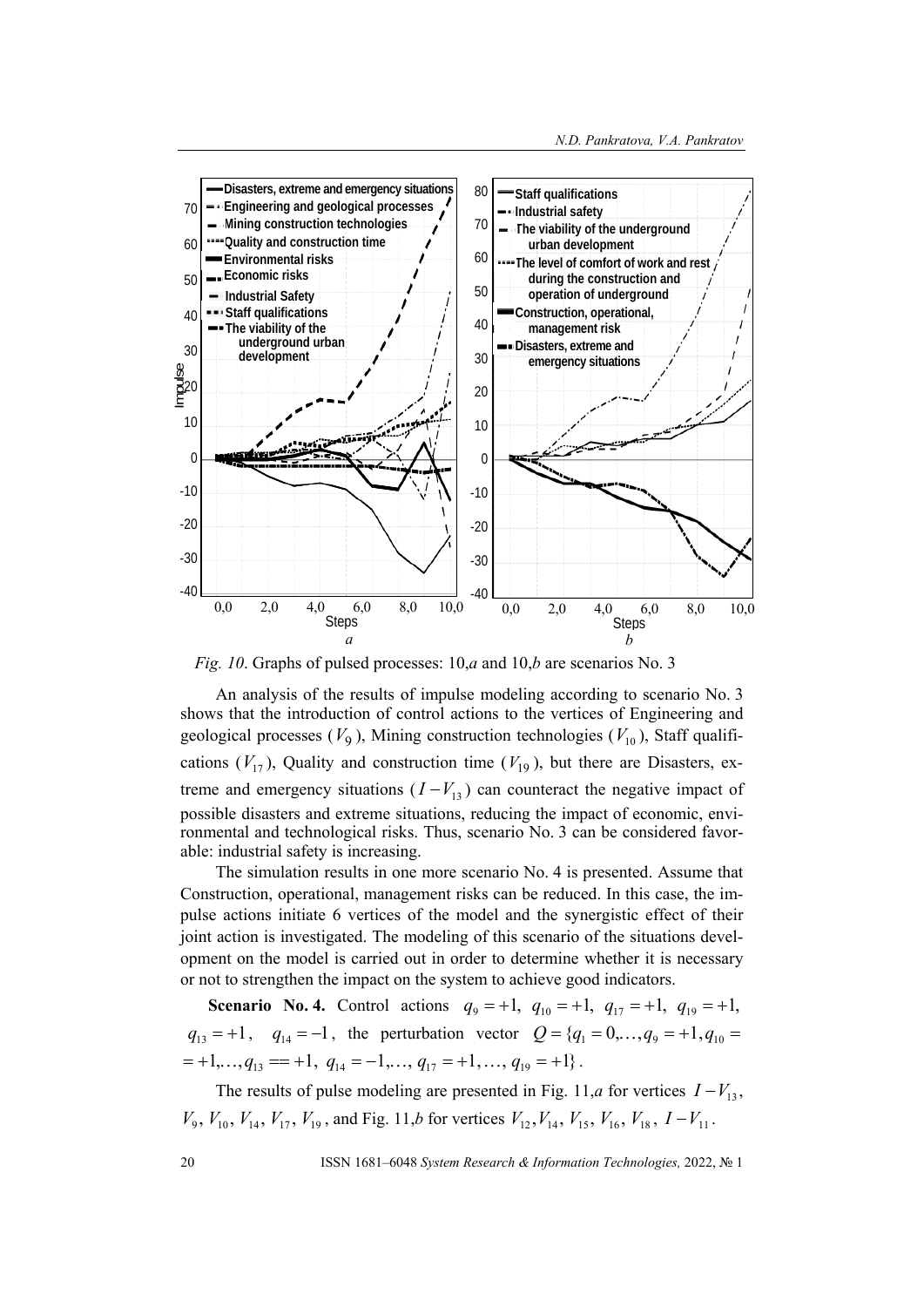Analysis of the simulation results of Scenario No. 4, which differs from scenario No. 3 by the addition of an impulse  $q_{14} = -1$ , simulating the possibility of reducing Construction, operational, management risks showed the following. The combined positive impact of six factors on the system leads to the possibility of the appearance of desirable trends in situations throughout the system. So, there are tendencies of improvement (growth) of the underground urban development viability, the level of comfort, work and rest during the construction and operation of underground structures, Industrial Safety while reducing all types of risk and reducing Disasters, extreme and emergency situations

Let us compare the simulation results of Scenarios No. 1, No. 2, No. 3 and No. 4, using the capabilities of the CMLS software system. The results of pulse modeling at the 10th step of modeling are selected and presented them in the form of histograms in Fig. 12.

As can be seen from Fig. 12, scenario No. 4 can be considered the best of those considered, although its results are not too different from the results of scenario No. 3. If you set the task of minimizing the cost of resources for the particular scenario implementation, then perhaps scenario No. 3 will be the best, with fewer control actions in the system.

A comparison of the results of scenarios No. 3 and No. 4 with the results of scenario No. 1, in which the control action is applied to only one vertex, shows that it is inferior to scenarios No. 3 and No. 4. So, for example, the pulse value at the vertices of Industrial safety (V10) reaches 30, and according to scenario No. 3, the pulse value at this vertex is 78, and according to scenario No. 4 pulse value is 85. If we compare the simulation results of scenario No. 2 with the results of other scenarios, it is obvious that without countering possible risks, the development scenarios of the Natural-technical geosystem system will be extremely pessimistic.



*Fig. 11*. Graphs of pulsed processes: 11,*a* and 11,*b* are scenarios No. 4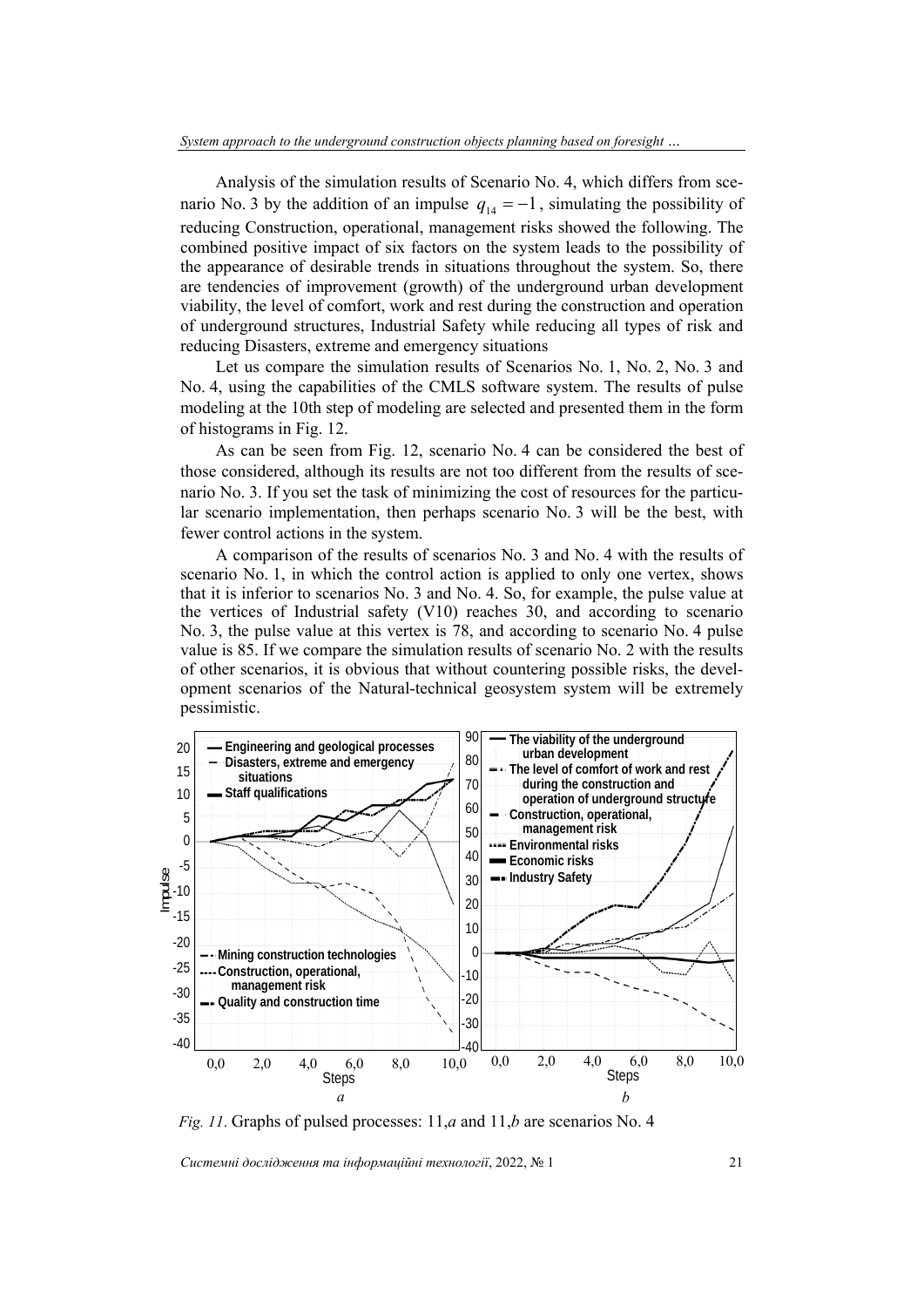

*Fig. 12.* Histograms of pulse values at the 10th step of modeling according to scenario No. 1(*a*), scenario No. 2(*b*), scenario No. 3(*c*), scenario No. 4(*d*)

22 ISSN 1681–6048 *System Research & Information Technologies,* 2022, № 1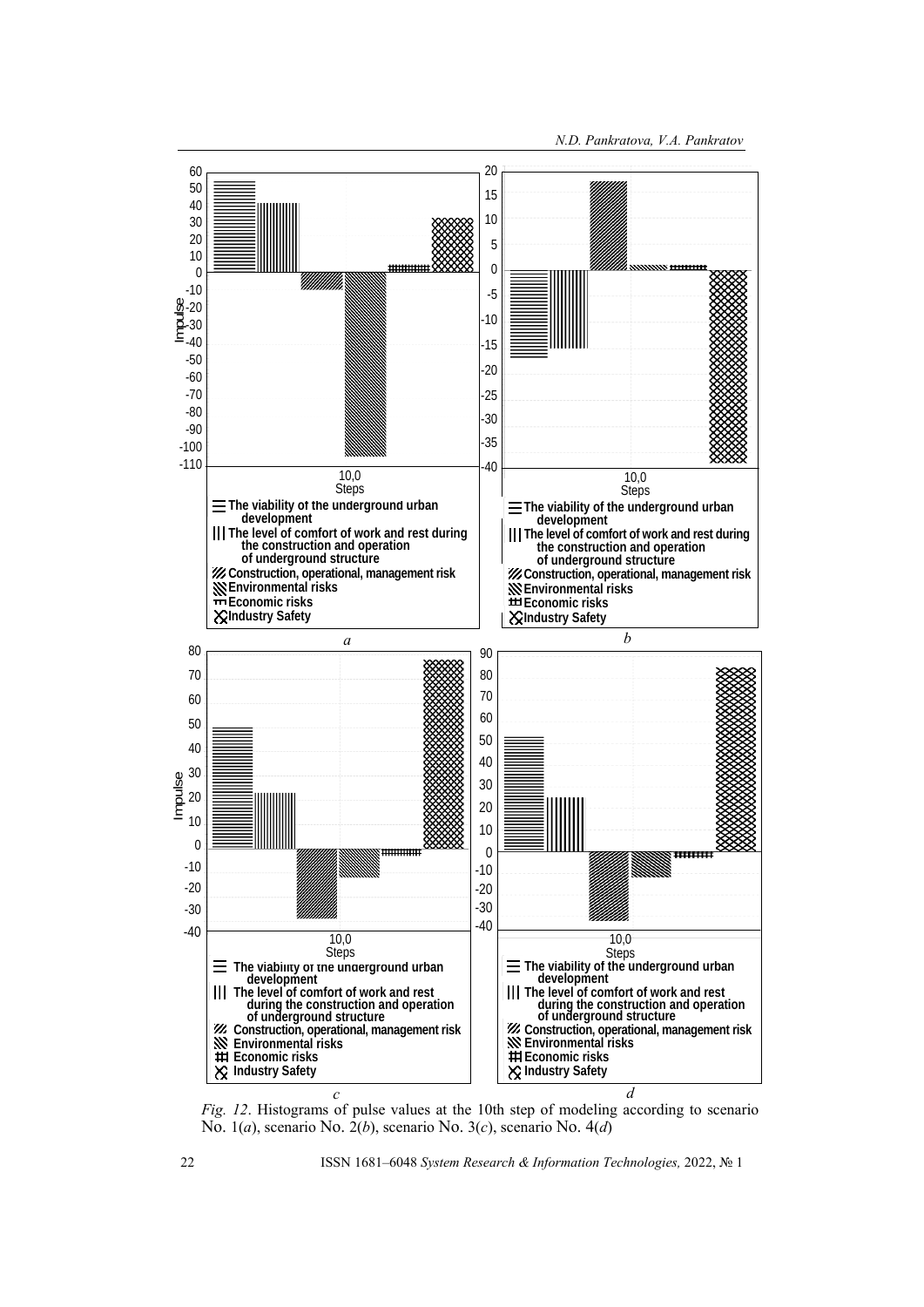#### **CONCLUSION**

The modelling of scenarios for possible processes of the events development in the analyzed complex system is carried out under the influence of various internal and external disturbances and control impulse effects. The results of the conducted cognitive modeling make it possible to judge that the cognitive models, which systematize and structure various information about the underground construction system, correspond to the real system and can be used to anticipate the possible processes of situations in the system under the influence of various disturbing and controlling factors. The developed author's software system CMLS allows in the process of pulse modeling and analysis of the obtained results to introduce control or exciting actions at any stage of modeling. This allows to change (correct) scenarios in the dynamics of creating a model, to determine the effects that bring the processes closer to the desired. The developed methodology and tools made it possible to combine the assessment of the impacts and relationships of geological factors, technogenic and structural-functional types for the study of the underground objects construction.

The proposed system approach to the study of the of underground objects development based on a synthesis of cognitive modeling and foresight methodologies can become the scientific and methodological basis for the development of the "Construction Geotechnology" science and its practical application to study the problems of underground construction in order to ensure the safety and quality of human life. The developed system approach is applied to the study of underground construction objects in order to select reasonable scenarios for their future development.

#### **REFERENCES**

- 1. *World Urbanization Prospects 2018: Highlights.* United Nations. New York, 2019. Available: https://population.un.org/wup/Publications/Files/WUP2018-Highlights.pdf
- 2. I. Vähäaho, "Underground space planning in Helsinki", *Journal of Rock Mechanics and Geotechnical Engineering*, 6, pp. 387–398, 2014. Available: https://doi.org/10.1016/j.jrmge.2014.05.005
- 3. C.L. Owen and C. Bezerra, "Evolutionary Structured Planning. A Computer-Supported Methodology for the Conceptual Planning Process", in JS Gero (ed.) *Artificial Intelligence in Design'00*. Dordrecht: Kluwer Academic Publishers, 2000, pp. 287–307.
- 4. A.N. Levchenko, "About a new direction of scientific research in construction geotechnology", *Mining information and analytical bulletin (scientific and technical journal)*, no. 2, pp. 15–21, 2007.
- 5. P. Saługa, *Ocena ekonomiczna projektów i analiza ryzyka w górnictwie* [Economic Evaluation and Risk Analysis of Mineral Projects]. Studia, Rozprawy, Monografie, nr 152, Wyd. IGSMiE PAN, Kraków, 2009.
- 6. B.A. Kartosia, "Mastering the underground space of large cities. New Trends", *Mining Information and Analytical Bulletin (scientific and technical magazine)*, *"Construction and Architecture"*, pp. 615–628, 2015.
- 7. B. Kartozia, *Fundamentals of Underground Space Development*, (in Russian). M.: Press Department of Moscow State University for the Humanities, 2009.
- 8. B.A. Kartosia, "The development of the underground space is a global problem of science, production and higher mountain education", *Materials conf. prospects for the development of underground space*, pp. 12–26, 2010.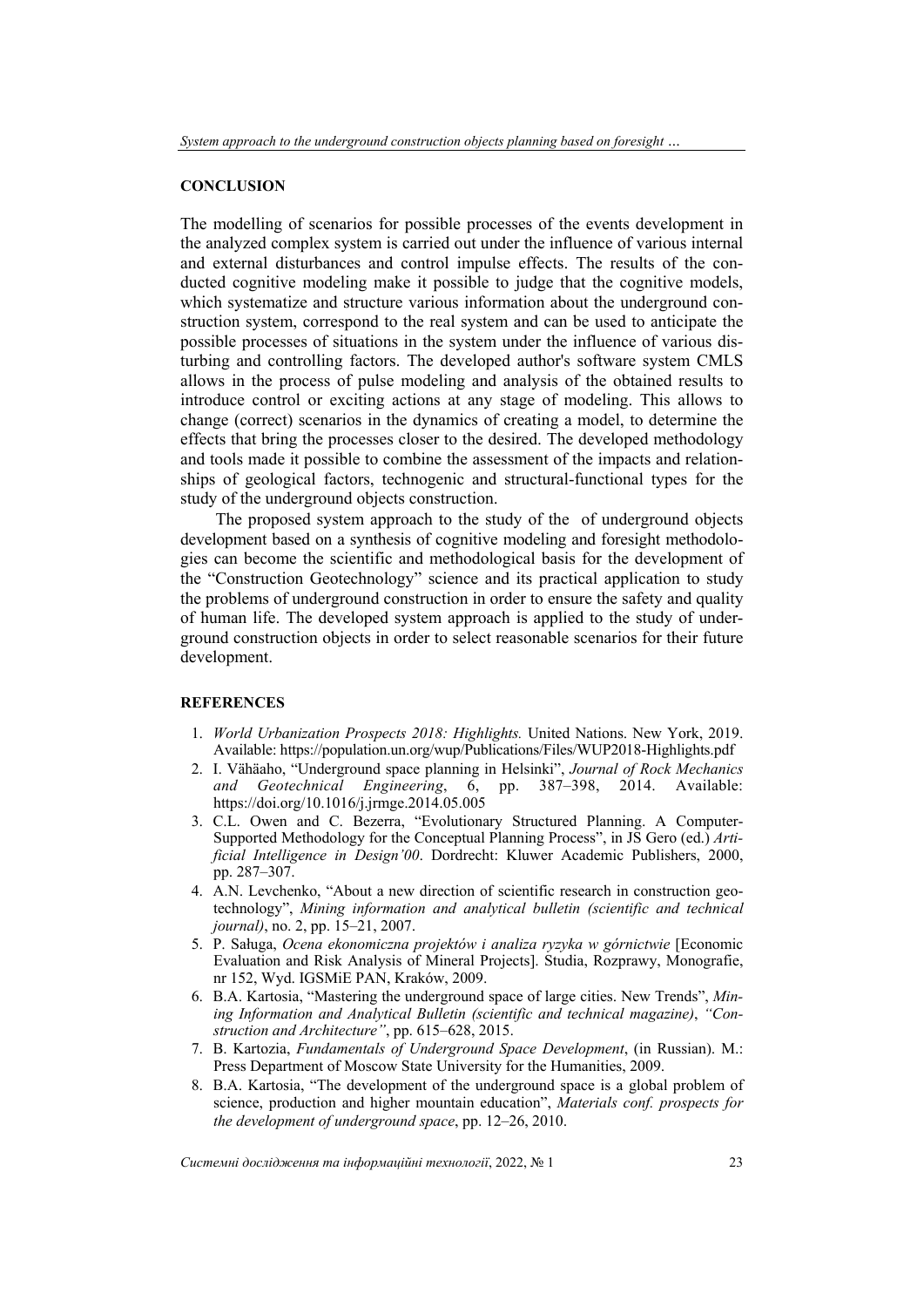- 9. R. Sterling et al., "Sustainability issues for underground spaces in urban areas", *Proceedings of ICE. Urban Design and Planning*, vol. 165, issue 4, pp. 241–254, 2012. Available: https://doi.org/10.1680/udap.10.00020
- 10. C.L. Owen and C. Bezerra, "Evolutionary Structured Planning. A Computer-Supported Methodology for the Conceptual Planning Process", in JS Gero (ed.) *Artificial Intelligence in Design'00.* Dordrecht: Kluwer Academic Publishers, 2000, pp. 287–307.
- 11. P.H. Gilbert et al., *Underground Engineering for Sustainble Urban Development*. Washington: The National Academies Press, 2013. doi: https://doi.org/10.17226/ 14670
- 12. V.I. Resin and Yu.S. Popkov, *Large cities development in conditions of transition economy (system approach)*. Moscow: Knizhnyi dom "LIBROKOM", 2013.
- 13. N. Pankratova, I. Savchenko, H. Haiko, and V. Kravets, "System approach to planning urban underground development", *J. Information Content and Processing*, vol. 6, no. 1, pp. 3–17, 2019.
- 14. M.Z. Zgurovsky and V.A. Pankratov, "Strategy of innovative development of the region on the basis of the foresight and cognitive modeling methodologies synthesis", (in Russian), *Systematic research and information technologies*, no. 2, pp. 7–17, 2014.
- 15. P.A. Mikhnenko, "Dynamic modification of SWOT analysis", *Economic analysis: theory and practice*, 18 (417), pp. 60–68, 2015.
- 16. Alptekin Nesrin, "Integration of SWOT Analysis and TOPSIS Method In Strategic Decision Making Process", *The Macrotheme Review*, 2 (7), 2013.
- 17. García-Cascale M. Socorro and Lamata M. Teresa, "On rank reversal and TOPSIS method", *Mathematical and Computer Modelling*, vol. 56, no. 5–6, pp. 123–132, 2012.
- 18. Mardani Abbas, Zavadskas Edmundas, Govindan Kannan, Senin Aslan, and Jusoh Ahmad , "VIKOR Technique: A Systematic Review of the State of the Art Literature on Methodologies and Applications", *Sustainability*, 8 (37), pp. 1–38, 2016.
- 19. K. Gopalakrishnan and V. Vijayalakshmi, "Using Morphological Analysis for Innovation and Resource and Development: An Invaluable Tool for Entrepreneurship", *Annual Research J. Symbiosis Centre for Management Studies, Pune*, vol. 2, issue 1, pp. 28–36, 2014.
- 20. T. Ritchey, "Futures Studies using Morphological Analysis", *Adapted from an article for the UN University Millennium Project: Futures Research Methodology Series*, 2005.
- 21. M.Z. Zgurovsky and N.D. Pankratova, *System analysis: Theory and Applications*. New York: Springer, Berlin Heidelberg, 2007.
- 22. Weimer-Jehle Wolfgang, "Cross-impact balances: A system-theoretical approach to cross-impact", *Technological Forecasting & Social Change*, 73, pp. 334–361, 2006.
- 23. V. Pankratov, "Development of the approach to formalization of vector's indicators of sustainable development", *J. Information Technologies & Knowledge. ITHEA. SOFIA*, vol. 8, no. 3, pp. 203–211, 2014.
- 24. *Innovative development of socio-economic systems based on foresight and cognitive modelling methodologies*, (in russian); in editors G.V. Gorelova, N.D. Pankratova. Kiev: Nauk. Dumka, 2015.
- 25. V. Kulba, D.A. Kononov, S.S. Kovalevsky, S.A. Kosyachenko, R.M. Nizhegorodtsev, and I.V. Chernov, *Scenario analysis of the dynamics of behavior of socioeconomic systems*, (in russian). M.: IPU RAS, 2002.
- 26. V.I. Maksimov, "Cognitive technology from ignorance to understanding.1st work", *Cognitive analysis and management of the development of situations, (CASC'2001),*  1, pp.4–18, 2001.